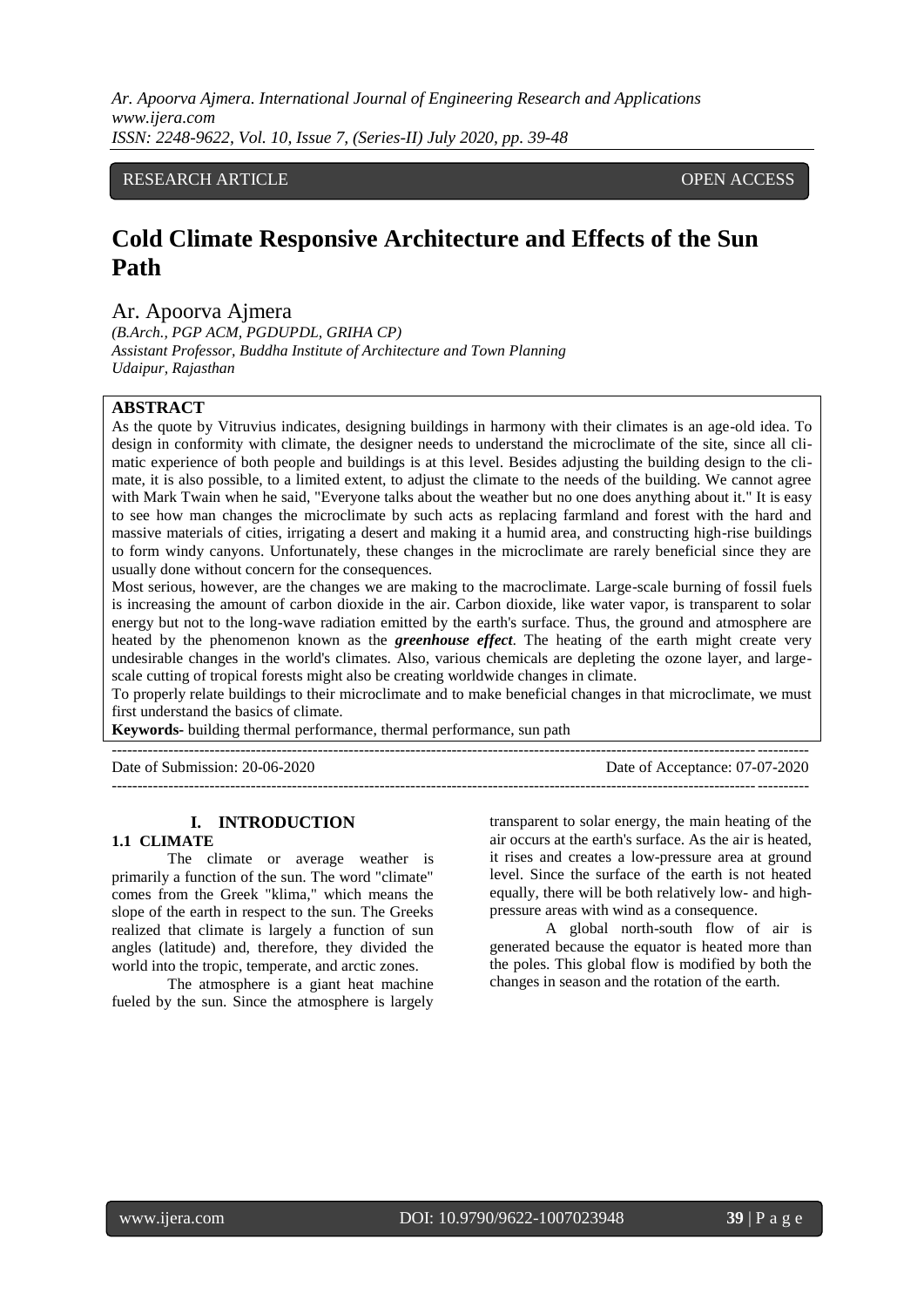

contact with the solar heated ground. On an annual basis, the energy absorb by the earth equals the energy radiated by back into space. In the summer there is gain while in winter it is loss.

Another major factor affecting winds and, therefore, climate is the uneven distribution of land masses on the globe. Because of its higher heat capacity, water does not heat up or cool down as fast as the land, and the farther one gets from larger bodies of water the more extreme are the temperatures.

Mountain ranges not only block or divert winds but also have a major effect on the moisture content of the air. A good example of this important climatic phenomenon is the American West. Over the Pacific Ocean solar radiation evaporates water, and the air becomes quite humid. The wester-lies blow this moist air over land where it is forced up over the north south mountain ranges. As the air rises, it cools at a rate of about 3.6 degree F for every 1,000 feet. When the temperature drops the relative humidity increases until it reaches 100 percent, the saturation point. Any additional cooling will cause moisture to condense in the form of clouds, rain, or snow. On the far side of the mountains, the now drier air falls and, consequently, heats up again. As the temperature increases, the relative humidity decreases and a rain shadow is created. Thus, a mountain ridge can be a sharp border between a hot, dry and a cooler, wetter climate.



The rotation of the earth deflects the north - south air currents by an effect known as coriolis force.

Mountains also create local winds that vary from day to night. During the day, the air next to the mountain surface heats up faster than free air at the same height. Thus, warm air moves up along the slopes during the day. At night, the process is reversed: the air moves down the slopes because the mountain surface cools by radiation more quickly than the free air. In narrow valleys, this phenomenon can create very strong winds up along the valley floor during the day and down the valley at night.

Also at night there is little moisture to block the outgoing long wave radiation; consequently, nights are cool and the diurnal temperature range is high - more than 30°F. On the other hand, in humid and especially cloudy regions, the moisture blocks some solar radiation to make summer daytime temperatures much more moderate below 90°F. At night, the outgoing longwave radiation is also blocked by the moisture, and consequently, temperatures do not drop much. The diurnal temperature range is, therefore, smallbelow 20°F. It should be noted that water has a much stronger blocking effect on radiation when it is in the form of droplets (clouds) than in the form of a gas (humidity).

The various forces in the atmosphere interact to form a large set of diverse climates.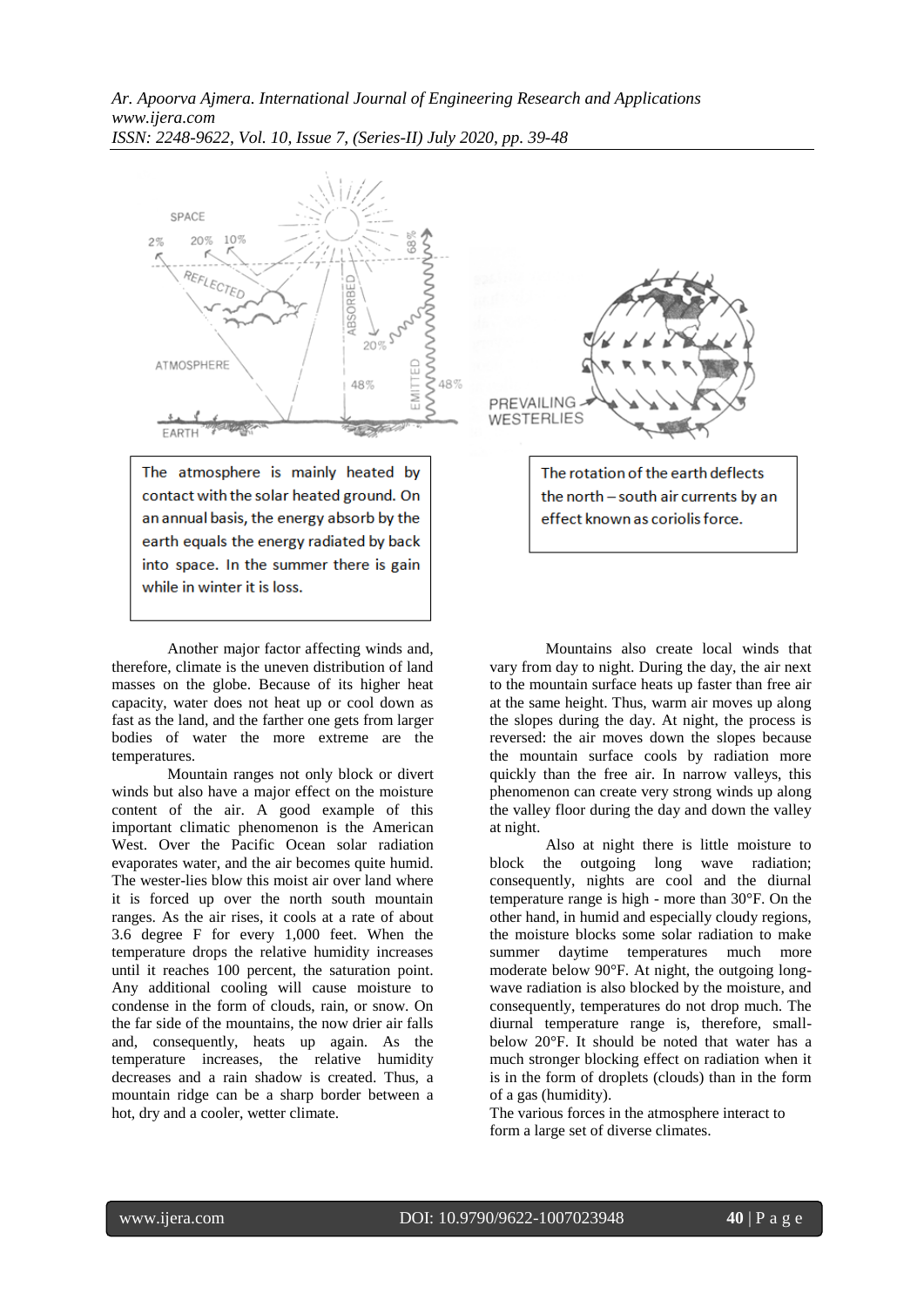

Since dry climates have little moisture to block radiation, day time temperatures are high and night temperatures are low. The diumal temperature range is, therefore, large.



Water in the form of humidity and especially in the form of clouds blocks both solar and long wave radiation. Thus, in humid or cloudy climates, the day time temperatures are not as high and night temperatures are not as low. The diurnal range is, therefore, small.

## **1.2 MICROCLIMATE**

For a number of reasons, the local climate can be quite different from the climate region in which it is found. If buildings are to be relate properly to their environment, they must be designed for the microclimate in which they exist. The following factors are mainly responsible for making microclimate deviate from the macroclimate:

1. Elevation above sea level: The steeper the slope of the land, the faster the temperature will drop with an increase in elevation. The limit, of course, is a vertical ascent, which will produce a cooling rate of about 3.6 degree F per 1,000 feet.

2. Form of land: South facing slopes are warmer than north facing slopes because they receive much more solar radiation . For this reason ski slope are usually found on the north slopes of mountains. South slopes are also protected from the cold winter winds.

3. *Size, shape, and proximity of bodies of water:* As mentioned before, large bodies of water have a significant moderating effect on temperature, they generate the daily alternating land and sea breezes, and they increase the humidity.

4. *Soil types:* The heat capacity, color, and water content of soil can have a significant effect on the microclimate. Light-colored sand can reflect large amounts of sunlight, thereby reducing the heating of the soil, and, thus, the air, but at the same time greatly increases the radiation load on people or buildings. Because of their high heat capacity, rocks can absorb heat during the day and then release it again at night. The cliff dwellings of the Southwest benefited greatly from this effect.

5. *Vegetation:* By means of shading and transpiration, plants can significantly reduce air and ground temperatures. They also increase the humidity whether or not it is, already too high. In a hot and humid climate, the ideal situation is to have a high canopy of trees for shade, but no low plants that could block the breeze. The stagnant air from low trees and shrubs enables the humidity to build up to undesirably high levels. In cold climates, plants can reduce the cooling effect of the wind. Vegetation can also reduce noise and clean the air of dust and certain other pollutants.

6. *Manmade structures:* Buildings, streets, and parking lots, because of their number and size, have a very significant effect on the microclimate. The shade of buildings can create a cold north like orientation on what was previously a warm southern exposure. On the other hand, buildings can create a cold north like orientation on what was previously a warm southern exposure. On the other hand buildings can create shade from the hot summer sun and block the cold winter winds. Large areas of pavement, especially dark colored asphalt, can generate temperatures as high as 140 degree F. The heated air then migrates to overheat adjacent areas as well.

# **II. COLD CLIMATE 2.1 CLIMATE CHARACTERISTICS**

A cold climate is defined as a region with approximately 5,400 to 9,000 heating degree-days. A building constructed in cold climates should ideally have healthy and comfortable indoor thermal conditions and a reasonable fuel economy with the heating methods locally employed .The key to reaching that goal is good insulation and sunshine exposure, which helps to keep the warm air inside the building. The ancient Greeks employed this technique by realizing that the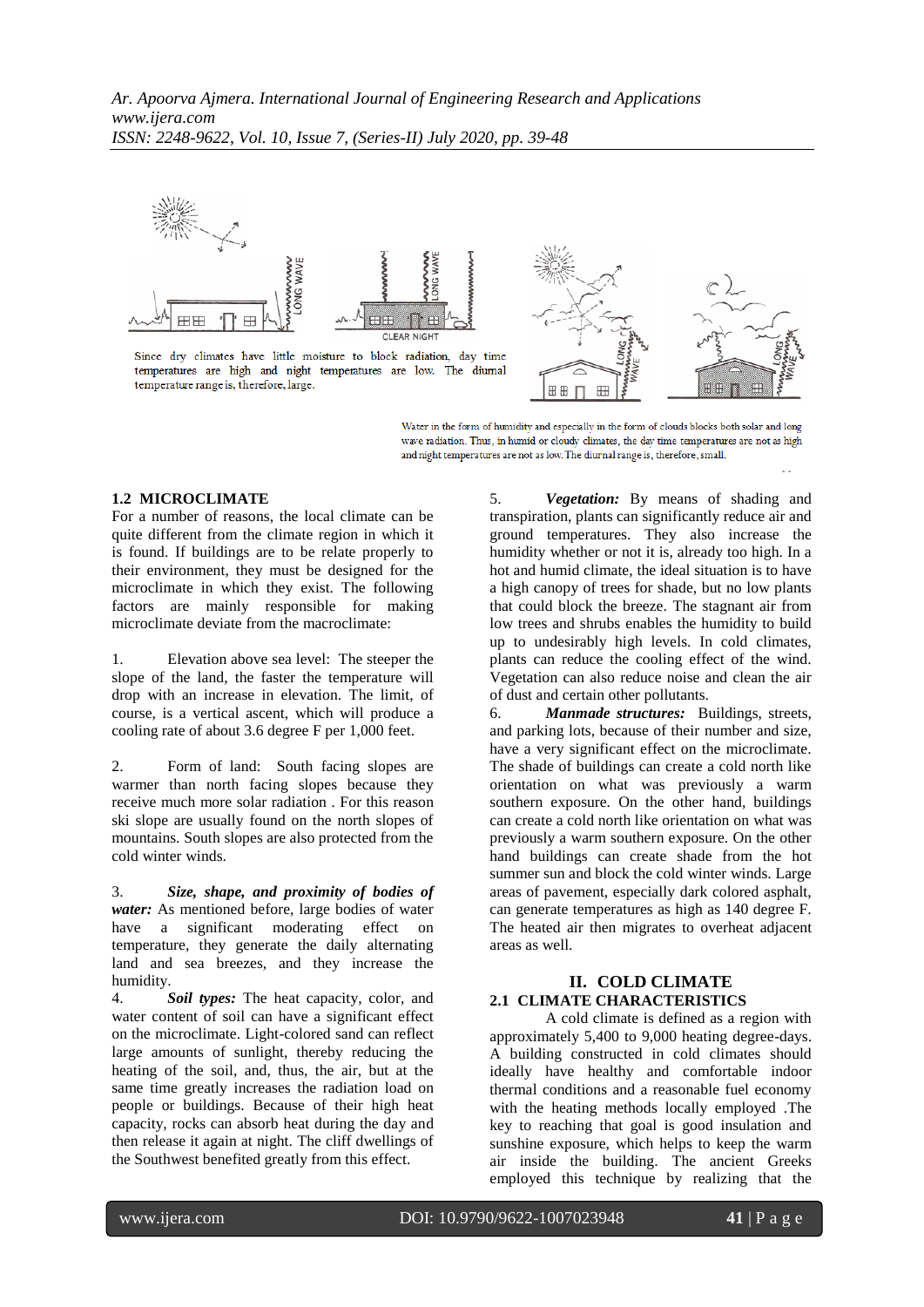winter sun had a low arc in the southern sky, due to the tilt in the Earth at the season, allowing windows in the walls to capture much needed heat from the sun A traditional building is usually built just below the brow of a hill on the southward slope. This way the building is protected by the hill and by surrounding shelterbelts of trees (Oktay). The north face of the building typically has few openings while the south contains the main openings to maximize sun exposure. Orientation is important because it affects which sides of the buildings receive the most sunlight and how long the sun stays with those sides. The long axis of the building should ideally stretch east to west. The north end receives the least amount of sunlight and, consequently, has lower temperatures (Oktay). This is why storage rooms, toilets, and kitchens typically are located at the north end of many buildings. The south end is much warmer and generally will house the living room, bedrooms, and study areas. To minimize and reduce heat loss many rooms contain low ceilings, thick stonewalls, small windows, and centrally located heating. The difference between thick walls in cold and hot climates is that in hot climates the walls outside are meant to shade the interior from the intense heat, whereas, in cold climates the walls inside are meant to insulate and keep heat in. The chart below was created to show the optimal comfort temperature for a cold region at different times of the day.

In a cold climate, using the right type and amount of insulation is key to conserving heat loss and energy and it is the ultimate goal of cold climate architecture. Both hot and cold climate-responsive architecture use special techniques and designs to help get the most benefit out of the natural environment.

# **2.2 COMFORT REQUIREMENTS OF COLD CLIMATES**

## BUILDING AND URBAN DESIGN IN COLD **CLIMATES**

Cold regions are defined as regions with average temperatures during the winter months (November through march) below freezing zero deg C (32 deg F) and with cool –to-comfortable summer conditions. In such regions the main climatic design concerns are to minimize heating energy in the buildings, preventing dis-comfort from drafts, and minimize cold discomfort outdoors. Summer comfort issues in these regions are minor in comparison with the winter problems and it is assumed that just good ventilation can ensure indoor comfort.

Outdoor cold discomfort is strongly affected by the wind speed which together with the air temperature , determines the so-called windchill. Hence the importance of wind protection in open public spaces such as streets, winter playgrounds and parks with winter activities.

Improving the urban microclimate in cold cities can have a significant economic value In this respect, the possibilities of outdoor recreation and sport activities for children. Adults, and the elderly, as well as minimizing the discomfort, inconvenience, and the dangers involved in urban mobility in winter, may have an impact on the attractiveness of the city, especially for the population segments which have more options of employment elsewhere.

In cold cities and villages it is essential to enable the inhabitants to make easy and economical daily journey to work , shops, schools and so on. The attainment of these objectives requires access and affects the design of housing, employment, urban services and recreation.

Objectives in cold cities:

a) Pedestrian protection through the design of colonnades, covered arcades and galleries, through- block passages , connected atriums, and underground walk-ways.

b) Optimized accessibility by reducing outdoor walking distances to transit facilities, parking lots, major retail centers, schools, and recreation centers.

c) Integrated development through guidelines and policies promoting improved microclimate through appropriate urban forms and solar access, higher-density mixed-land uses, transportation corridors, and so forth.

d) Conception of public spaces in relation to seasonal use: design and management of civic spaces and neighborhood parks to maximize yearround use. This can be achieved by multifunctional use of the major elements in the area.

e) The issues of cold cities are discussed at two scales: (a) the building itself and the site around it, and (b) the urban scale.

# 2.3 DESIGN CONSIDERATIONS

- Build against a South or Southeast facing hill with evergreen trees to North and West, to buffer cold winds.
- Build small and compact. Gloves not boxes.
- Proportions: longer East-West than North-South, by about  $1 \frac{1}{4}$  to  $1$ ;  $1 \frac{1}{2}$ -two stories with basement/semi-basement.
- Consider a duplex; it shares heat. House partition walls will deaden any neighbor noise.
- Insulate heavily from the surrounding ground
- Insulate everything, heavily! Insulated curtains all windows/skylights, overkill in roof and outside walls.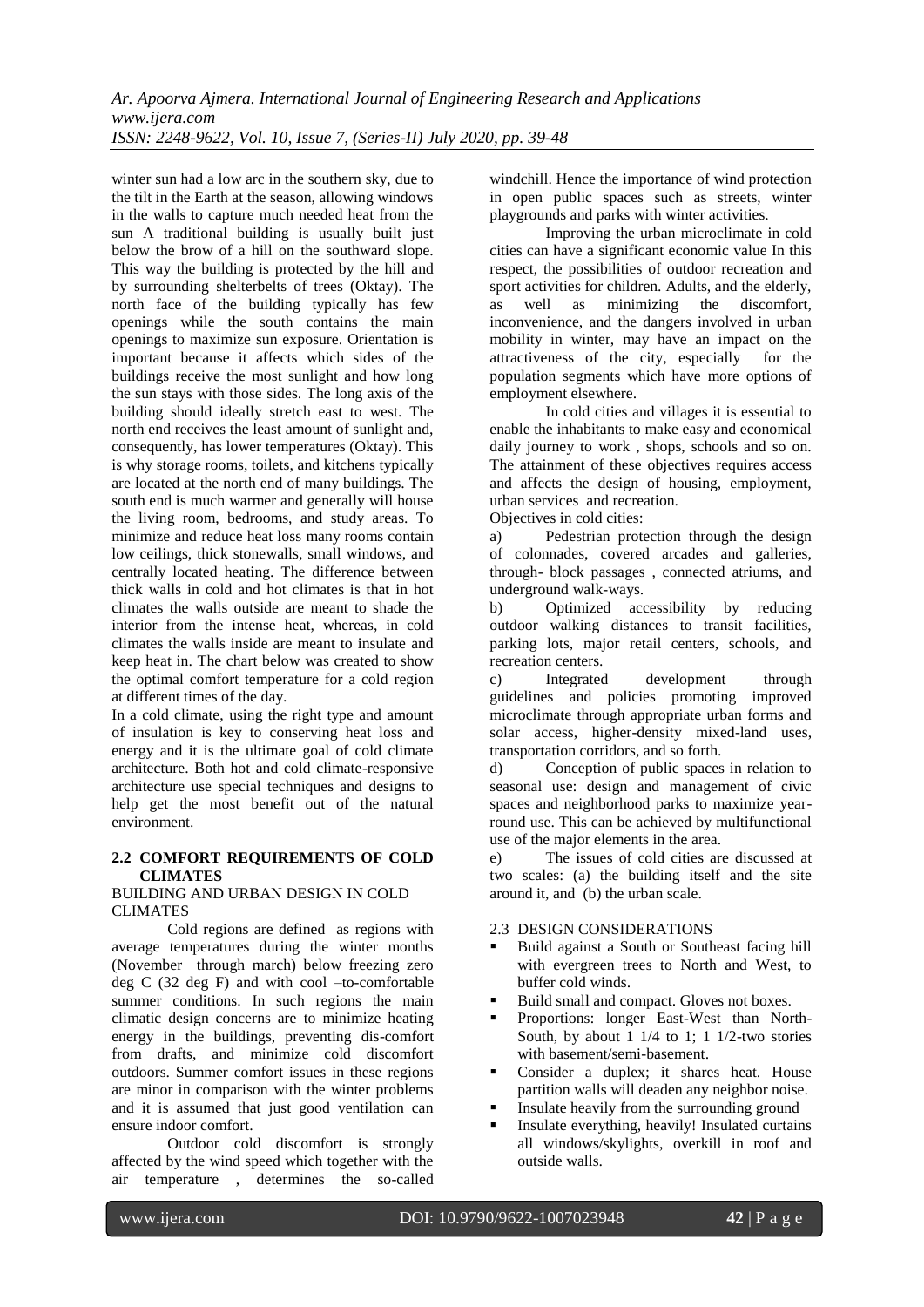- Minimize glass. Glass mostly on South and Southeast sides, downstairs and basement. Small skylights upstairs for light. Keep eaves short on South, so that you do not block sky light.
- Add glass solarium to South side with winter entry through solarium.
- Build a heavy mass floor (cob, adobe, brick, woodblock on adobe) and a central mass heater/rocket stove/mass stove. Avoid fireplace use in coldest weather.
- Keep ceilings very low in snug spaces.
- Use strawbale or balecob on the north and west walls. Round the outside corners to reduce surface area, cut heat loss by wind and eliminate drafts.
- Create a closeable and heatable snug space for desking, handwork, etc.

# **1. BUILDING AND EXTENDED SITE DESIGN IN COLD CLIMATES**

In cold regions buildings are heated continuously for months during the winter. The heating season is long and the temperature difference between the heated buildings and the outdoors is large.

Consequently, at the building scale, the main concern is to minimize the heat loss from the building. It means the provision of high levels of insulation to the walls, roofs and windows of the building. Heat capacity or thermal mass, has minor impact on the heating energy use, except in buildings heated by passive solar systems.

# **2. SUPER INSULATED BUILDINGS**

A bask approach to energy conservation in Cold regions is to insulate the building to a level higher than what is conventional. The availability of modern insulating materials, such as various plastic foams, and of highly insulated glazing, makes the realization of super-insulated buildings in cold regions an economic proposition,

Sciefert(19871 describes the trend toward super-insulated buildings in Alaska, The walls' details include an exterior wind breaker which is permeable to water vapor (to prevent condensed water accumulation within the insulation). The insulation material is a fireproof Phenolic plastic foam, with thickness equivalent to 33 cm (13") of mineral wool in the walls and to 45 cm (18") in the ceiling.

As the insulation level of a building in a cold climate is increased, the role on the ventilation as a source of heat loss, at rates required to maintain the indoor air at satisfactory hygienic and healthy quality, becomes more crucial. In superinsulated buildings the energy spent on heating the ventilation air may account for close to one-half of the total heating load. One way to minimize this source of heat loss is to install in the ventilation system an air-to-air heat exchanger, which extracts heat from the exhausted air, and prewarms the intake air.

Another issue encountered in cold regions, which potentially may cause severe problems, is that of condensation within the insulating materials of the walls and die roof. The moisture content of the outdoor cold air ii very low. Water vapor generated in the building by its occupants elevates the moisture content and vapor pressure of the indoor air. A vapor pressure gradient is thus created across the building's envelope between the indoor and the outdoor surfaces, which rends to drive the indoor moisture into the envelope's materials, especially into the insulation. An effective vapor barrier on the inner side of the external wall and the ceiling's insulation, such as a polyethylene sheet, is therefore essential to prevent vapor migration into the insulation materials.

# **3. PRESSMAN (1988) SUGGESTS THE FOLLOWING PRINCIPLES FOR URBAN DESIGN IN COLD CLIMATES:**

- High density in the residential, retail, and commercial sectors of the city, in order to reduce the transportation needs and the spaceheating requirements. High urban density implies more intensive use of the land.
- Accommodating diverse uses in the same building/complex: residences, offices, and shops, in order to enable people to work and shop in the same building complex where they reside.
- Mixed land use on the urban scale: mixing residential, offices, retail, industrial, and recreation land uses within the same neighborhood. The objective is to reduce the need for commuting. Pressman suggests that such mixed land use will enhance selfsufficiency of the neighborhood because a broader range of services can be made economically viable with improved accessibility.
- Promoting public transit through urban planning, as this is the most energy-efficient form of movement. To be cost-effective it must serve a high-density-area.
- Complementary location of various urban functions. Complementary functions should be grouped according to relative compatibility: residential and work areas linked by a variety of movement modes, recreational zones accessible from both employment and dwelling zones.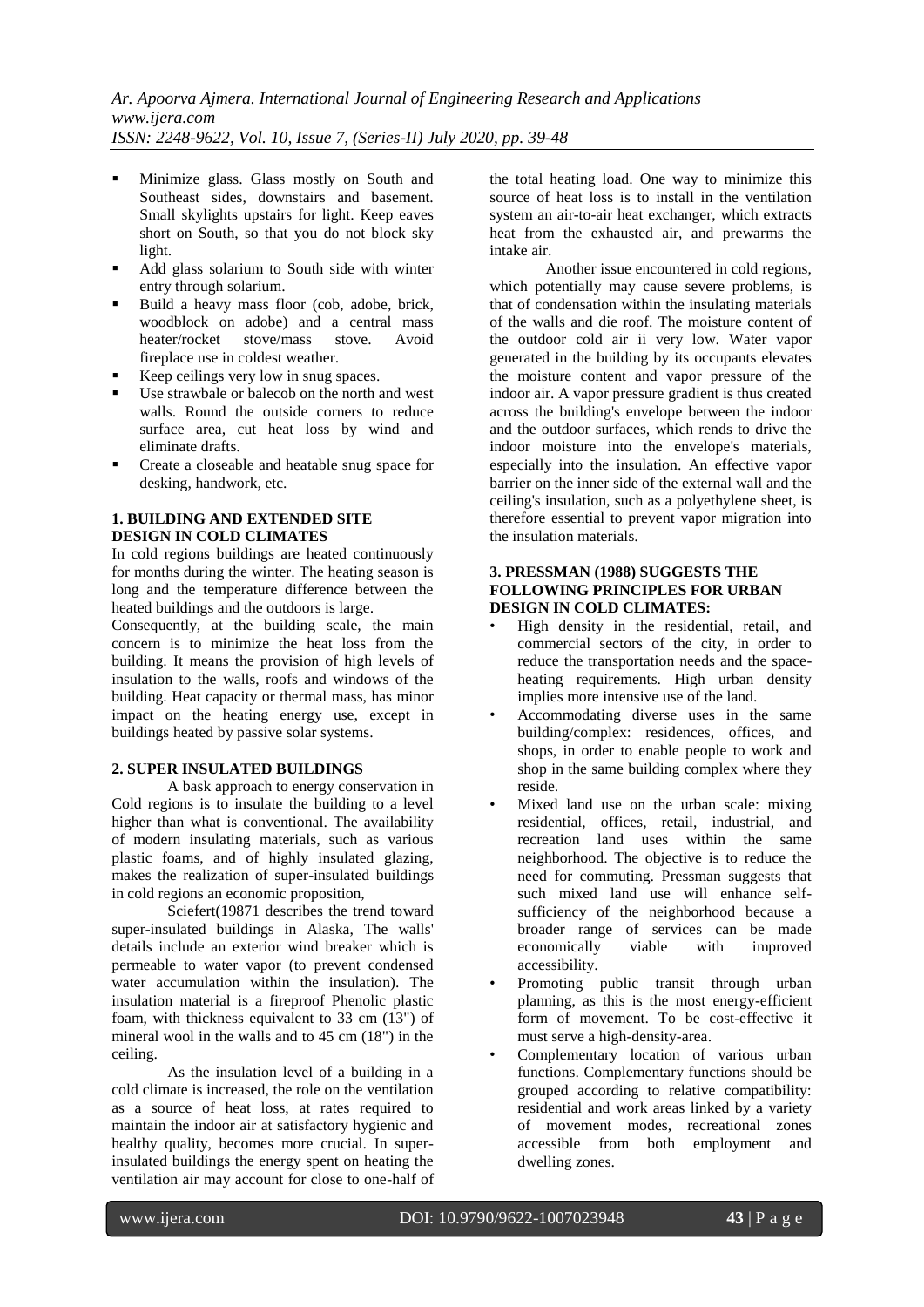Note: Concerning the recommendations for multiuse buildings and mixed land uses one has to take into account potential disturbances which may result from such planning policies: noise, dirt, and loss of privacy, resulting from the free access of nonresidents to the nonpublic parts of the building complex.

The impact of the following urban design elements on the urban microclimate is as below:

• Location Preferences for new neighborhoods in cold regions

• Street Layout

• Urban configuration and density

# **4. USE OF LONG AND HIGH BUILDINGS AS WINDBREAKS**

High and long multistory buildings, oriented in specific ways with respect to the winter wind direction, can protect lower buildings on their leeward from the winds. A curved convex, or a wide, V-shaped, long building with a general castwest axis, blocks the northern winds and thus creates a sheltered area to its south. A series of such buildings can protect a large area where lower buildings can be built. The open areas between the lower buildings are also protected from the winter winds by the high buildings to the north.

## **5. MIXED-USE IN BUILDINGS AND/OR URBAN ZONES IN COLD REGIONS**

Urban planning policy in a cold climate which allows to mix residences with other land uses, such as offices and retail stores, within the same building, enables the residents living in the building, whose working places are in the same building, to move between home and workplace without the need to go outside and be exposed to the harsh weather. The residents can also do their shopping in the stores or go co some offices as customers, without living in the sheltered environment.

This design solution is not only more convenient for the residents but it also reduces the needs for travel and thus the load on the urban traffic system.

Land-use mixing is, of course, a general issue in urban planning and not limited to cold climates. However, because of the harsh climate in the winters of such regions, this planning approach has special appeal in this climate type and therefore deserves special attention, land use mixing may create, however, some problems. Noise is often created by patrons of the nonresidential .sections of the building: clients coming to the offices, customers of the stores, and so on. Snow removal vehicles create noise while clearing the streets.

Trucks bringing merchandise to the stores generate dirt, in addition to the noise, and so on.

Therefore, such land-use mixing requires some form of spatial separation between the different uses to minimize such problems. This separation can be accomplished by two basic design solutions: vertical or horizontal separation, or a combination of the two.

# **6. URBAN PARKS IN COLD REGIONS**

In cold regions the main climatic considerations m designing public park areas arc to provide access to the sun and protection from the wind.

In places where the winter wind direction is from the northwest, high and dense lines of evergreen trees (e.g., conifers) on the north and west borders of, the open space can provide wind protection without blocking the winter sun. Belts of evergreen shrubs along the trees will prevent wind penetration below the trees' canopy.

U-shaped belts of high evergreen shrubs around benches, open to the south and with deciduous trees with high trunks behind it, can provide pleasant seating places year-round in cold regions. This is because they will he exposed to the sun and protected from the wind in winter while enjoying the shade of the trees in summer. Such design details of the benches can increase the prospects of their use during sunny days in winter.

Wind protection with solar exposure around facilities for various forms of winter sports, such as ice skating on frozen ponds, can also encourage the use of the parks in winter, thus enhancing year-round use of the park.

Whenever it is desired to use the urban parks also during the winter, they should be located in naturally sheltered and sunny areas. Topographical sheltering by hills to the north, west, and cast of the park area on he supplemented by belts of evergreen trees.

Snowfall Problems at the Urban Scales

One of the problems often encountered in cold regions with high snowfall is that of snow blockage of local streets and highways. Urban planning involves the organization of the snow removal from highways and local streets and finding (or creating) locations for its dumping.

Sterten (1988) points out that drifting snow and snow accumulation create problems on all types of roads, especially for access from the road to the houses. He recommends that natural elements, as well as man-made elements, should be used to protect houses and outdoor utilized areas from wind and snowdrift.

To the extent that the snow is not removed from the building's site often enough it reduces the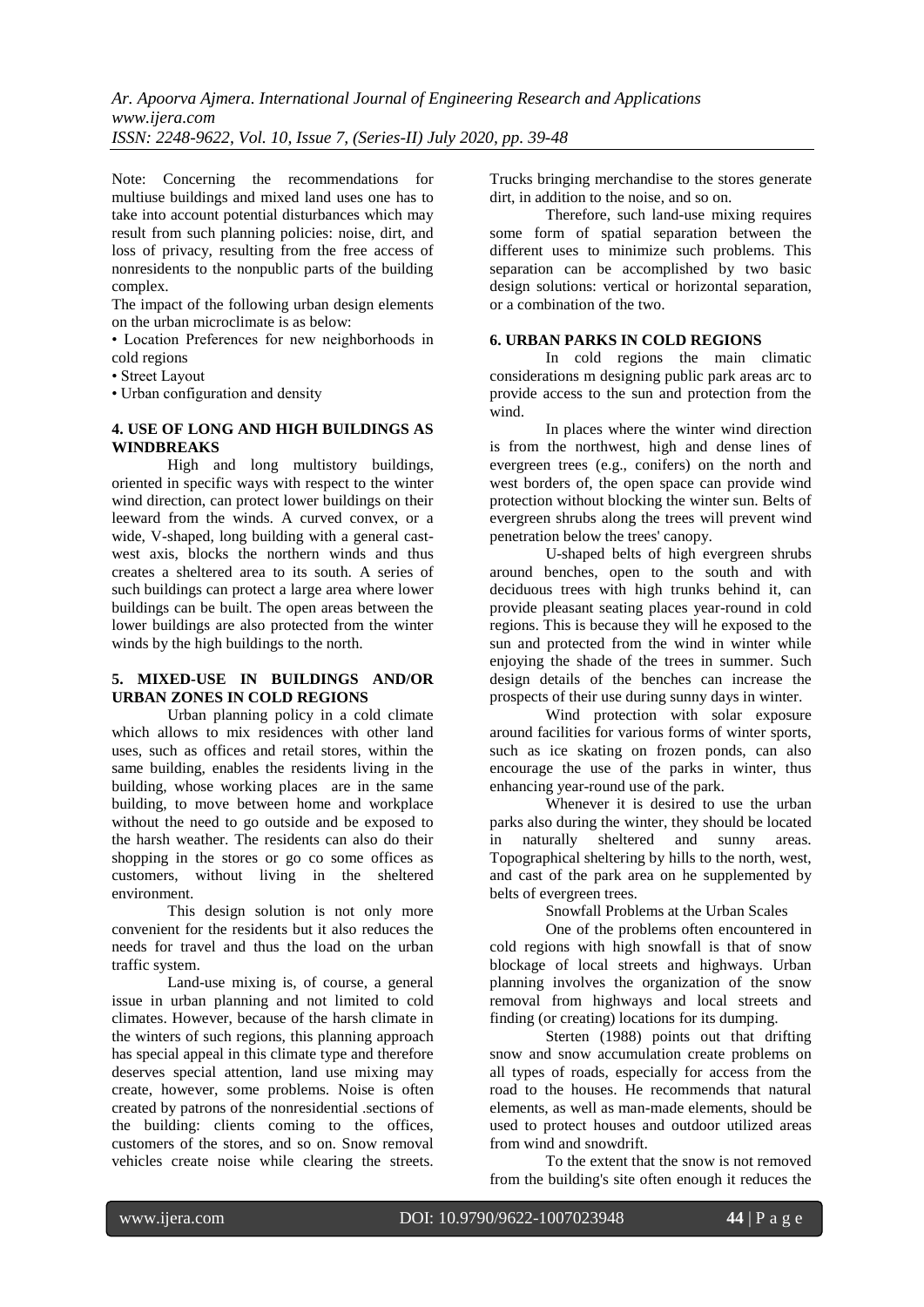freedom of movement in the area and the possibilities of various winter activities on the site. Some building configurations, like a series of Vshape buildings open to the south, with intervals between them, can "direct" the snowdrift to locations allocated for snow deposition.

The division of responsibility for snow removal between the city governments and the citizens is often affected by the annual cumulative snowfall, as well as by the economic conditions of the country- A survey of the regulations and practices in different cities, presented by the mayor of Sapporo at the conference, found that m many cities where the cumulative snowfall is less than 2 m (6.5') the main responsibility is on the citizen, except for snow removal from public streets, while in cities with snowfall of more than  $2 \text{ m } \{6.5\}$  the city governments assume the primary responsibility.

# **III. SUN PATH DIAGRAMS**

The sun is the brightest star in the Earth's solar system. Not only does the sun give us light, but is also a valuable source of heat energy. The sun can be considered the 'life giver' of all living things on Earth, for without the sun, many living organisms would cease to exist. However, the sun does create some problems for us. For example, extreme heat is undesirable as it may cause a sudden increase in bodily temperature. Hence, people have always sought ways to harness the sun's power and yet at the same time reduce the detrimental effects of it. Before explaining the part on how architects come up with designs of buildings to control the sun's energy, it is important to give a short summary of the relationship between the sun and the earth as this will affect the architects' knowledge of the sun's effect on building design.

## ROTATION

The Earth rotates about on a fixed plane that is tilted 23.5° with respect to its vertical axis around the sun. The Earth needs 23hrs 56mins to complete one true rotation, or one sidereal period, around the sun. A sidereal day (period) is the time taken for a given location on the earth which is pointing to a certain star to make one full rotation and return back pointing to the same star again. Since the speed of the Earth's rotation is constant throughout the year, the Earth's sidereal day will always be 23hrs 56mins. The solar day, on the other hand, is the time needed for a point on earth pointing towards a particular point on the sun to complete one rotation and return to the same point It is defined as the time taken for the sun to move from the zenith on one day to the zenith of the next

day, or from noon today to noon tomorrow. The length of a solar day varies, and thus on the average is calculated to be 24hrs. In the course of the year, a solar day may differ to as much as 15mins. There are three reasons for this time difference. Firstly it is because the earth's motion around the Sun is not perfect circle but is eccentric. The second reason is due to the fact that the Sun's apparent motion is not parallel to the celestial equator. Lastly, the third reason is because of the precession of the Earth's axis.



The rotation of the earth about its axis also causes the day and night phenomenon. The length of the day and night depends on the time of the year and the latitude of the location. For places in the northern hemisphere, the shortest solar day occurs around December 21 (winter solstice) and the longest solar day occurs around June 21 (summer solstice). In theory, during the time of the equinox, the length of the day should be 0equal to the length of the night. This will be further discussed in the later part too.

#### REVOLUTION

It is generally accepted that the earth's complete revolution around the Sun is 365 days. However, to be exact, the number of days the earth takes to revolve around the sun actually depends on whether we are referring to a sidereal year or a tropical (solar) year. A sidereal year is the time taken for the earth to complete exactly one orbit around the Sun. A sidereal year is then calculated to be 365.2564 solar days. A tropical year is the time interval between two successive vernal equinoxes, which is 365.2422 solar days. The difference between the two is that tropical year takes into consideration precession but the sidereal year does not. Precession is the event where the earth's axis shifts clockwise in circular motion which then changes the direction when the North Pole is pointing.

The difference between the sidereal and the tropical year is 20mins. This difference is negligible in the short run, but in the long run will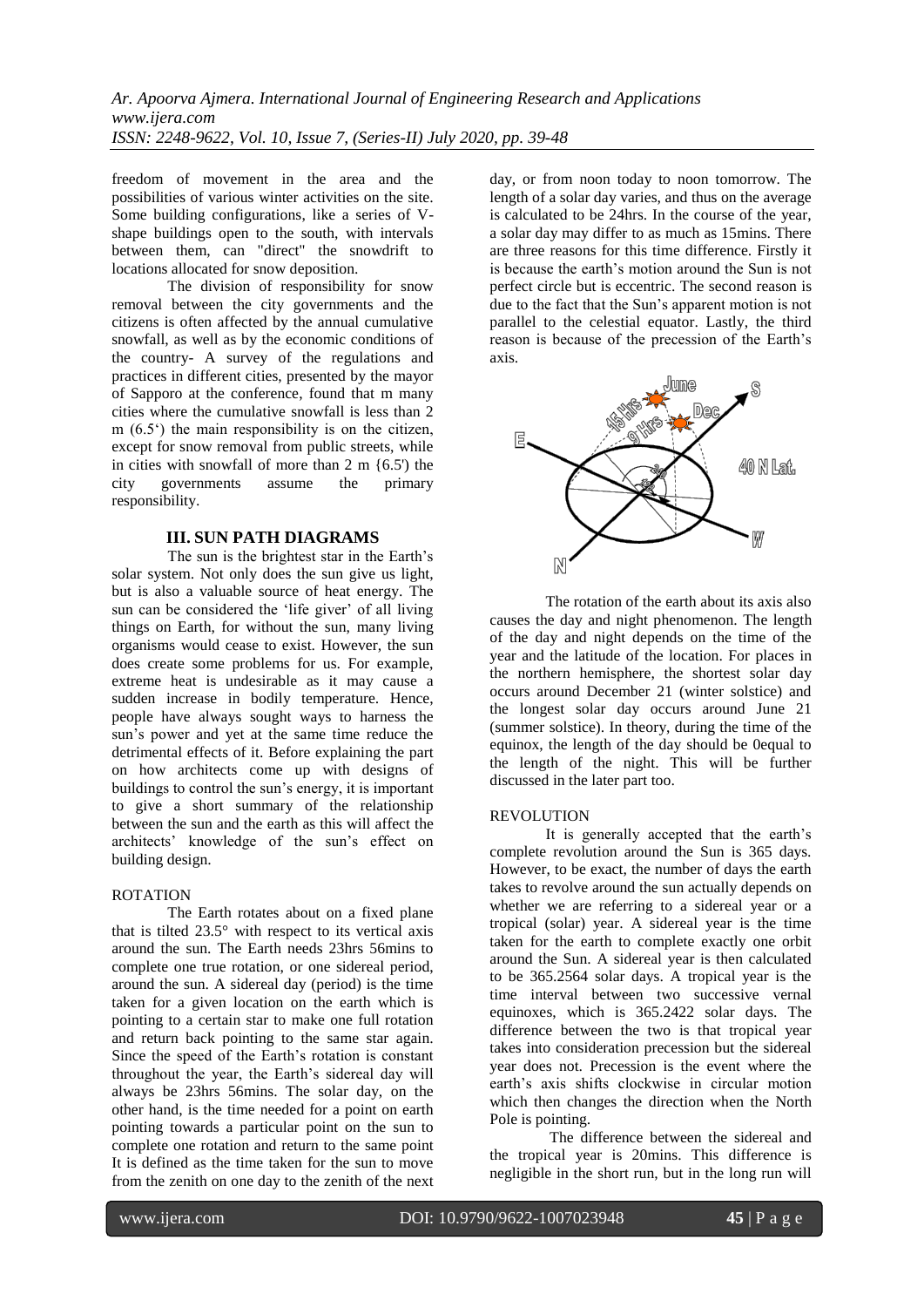cause time calculation problems. Thus readjustments to calendars must be made to correct this difference. Hence for simplicity, the average time the earth takes to move around the sun in approximately 365 days. This path that the earth takes to revolve around the sun is called the elliptical path.

## **SOLSTICE**

The earth is tilted  $23.5^{\circ}$ , so is the ecliptic, with respect to the celestial equator, therefore the Sun maximum angular distance from the celestial equator is 23.5°. At the summer solstice which occurs around  $21<sup>st</sup>$  of June, the North Pole is pointing towards the sun at an angle of  $23.5^\circ$  as shown in figure 1.3. Therefore the apparent declination of the sun is positive  $23.5^{\circ}$  with respect to the celestial equator.

At the Winter solstice which occurs around  $21<sup>st</sup>$  December, the North Pole is pointing away from the sun at an angle of 23.5°. Therefore the apparent declination of the sun is negative  $23.5^\circ$ with respect to the celestial equator.

#### SEASON

Seasons are caused by the Earth axis which is tilted by  $23.5^{\circ}$  with respect to the ecliptic and due to the fact that the axis is always pointed to the same direction. When the northern axis is pointing to the direction of the Sun, it will be winter in the southern hemisphere and summer in the northern hemisphere. Northern hemisphere will experience summer because the Sun's ray reached that part of the surface directly and more concentrated hence enabling that area to heat up more quickly. The southern hemisphere will receive the same amount of light ray at a more glancing angle, hence spreading out the light ray therefore is less concentrated and colder. The converse holds true when the Earth southern axis is pointing towards the Sun.

#### SUN'S APPARENT MOTION

The Earth rotates and revolves around the sun in a counter clockwise direction. However, when we look at the Sun on earth, it appears to be moving in a clockwise direction. This phenomenon is known as the apparent motion of the sun.

## 4.2 SUN PATHS INTRODUCTION

Have you ever wondered why the sun rises in the east and sets in the west? For centuries, this natural phenomenon has always amazed mankind. Being the closest star to us, the sun certainly brings about a great interest for everyone to study its movement and behavior, especially its

position at different times of the day and month during the year. However, we first have to understand that viewing the sun from different locations on the earth, the sun will rise and set from a different point on the horizon and move along different paths across the sky.

Though knowing that the sun rises in the east and set in the west, do you know that the sun does not rise exactly due east or sets exactly due west? Instead the sun may rise further north of east or further south of east, depending on which part of the earth you are at. To understand where you stand on the earth, it is specified by the latitude and longitude coordinates.

On a globe model, lines of latitude are circles of different sizes. The largest circle is the equator, whose latitude is zero, while at the polesat latitudes 90 $^{\circ}$  north and 90 $^{\circ}$  south (or -90 $^{\circ}$ ), the circles shrink to a point as shown below (a).Whereas for longitude they are lines, or arcs, extend from pole to pole as shown in the diagram below (b).

The base values for the latitude and longitude are the equator and the prime meridian respectively. The latitude and longitude will have significant effects on the sun path and hence affects the behavior of the sun's lighting and heating characteristics. After explaining the latitudes and longitude, we are going to position ourselves, as observers to be in the latitude of 0 degree and 90 degrees North. Now looking from an observer's point of view, we will try to measure the position of the sun with reference to the horizon.



Figure 2.1c Azimuth and Altitude

To measure the angle of the sun in its motion across the sky, we need to take its altitude and azimuth reading. Altitude is the angular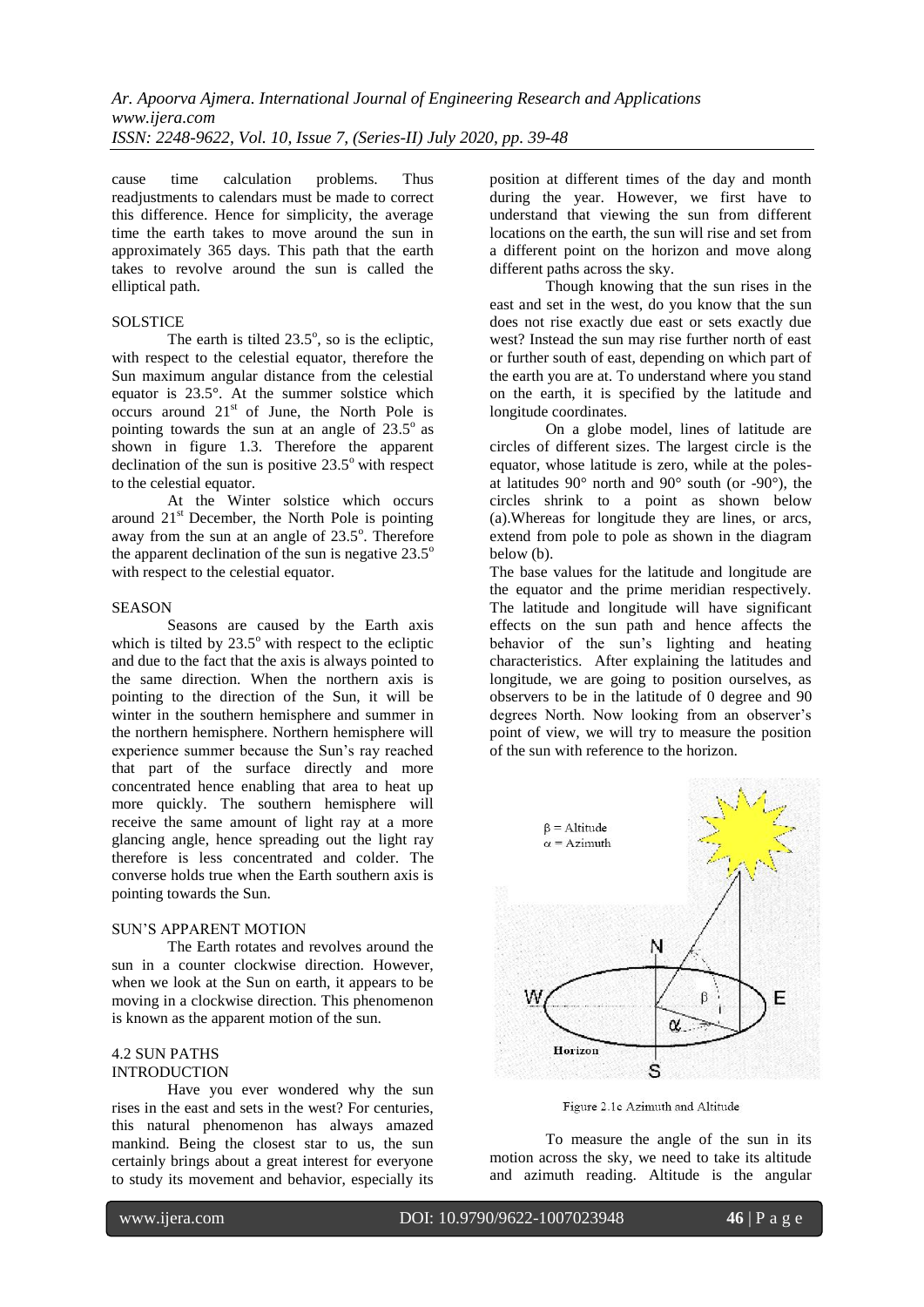distance above the horizon measured perpendicularly to the horizon. It has a maximum value of  $90^\circ$  at the zenith, which is the point overhead. Azimuth the angular distance measured along the horizon in a clockwise direction. The number of degrees along the horizon corresponds to the compass direction. Azimuth starts from exactly north, at 0 degrees, and increases clockwise. The example below illustrates the sun angles for 56 degrees North latitude (Northern Hemisphere). The altitude as you can see from the figure below is symbolized by β starts from the horizon while the azimuth is symbolized by  $\alpha$ which starts from the South Pole and travels clockwise.

Depending on the day of the year and the latitude of the observer, it affects where the sun exactly rises or sets, or how long the sun is above the horizon. As seen from the 2 diagrams above the sun does not necessarily rise due East or set due west. The location of the sun in the sky is described as having two components: its daily movement around the horizon and its height above the horizon (altitude). Its altitude varies with the seasons and location of the observer. At 40 degrees latitude, Figure 2.2a, during the equinox the sun rises due east, while during solstices the sun rises due south east or north east. At 65 degrees latitude, Figure 2.2b, the sun rises further south of east during the winter solstice and further north of east during the summer solstice.



Figure 2.2a

The sun's daily path across the sky on or about the  $21<sup>st</sup>$  day of each month is indicated by means of seven curved lines. The path is highest in June and the lowest in December. The sun travels across the earth's sky along 7 main paths. Each of the other five paths is for two months in the year. For instance, the path on the March 21 is the same as on September 23.

We observe the sun in the northern hemisphere with regards to its paths. The tilt of the earth causes the seasons which constitutes the difference in the sun paths.



Figure 2.2c The sun in the sky in the northern hemisphere

The sun paths are different due to factors such as the:

1) Location (local latitude)

2) Rising and setting position (based on the time of the year)

3) Duration of the day and night

During the summer solstice, on the 21st of June, the sun will be traveling at the highest path across the sky (shown as the red line). In the morning, the sun will rise due north of east, th n crosses the meridian due south at noon and setting a little due north of west. The duration of the day is longer relative to the night as the sun across the sky. The sun's maximum altitude will occur at noon (calculated by the latitude of the observer's location plus 23.5o).

Each day the path of the sun becomes lower until the day when the duration is exactly 12 hours; this will be the September equinox, 21st September (shown as purple line). The sun will rise at exact east and set at exact west.

The sun path is the lowest in the sky during the winter solstice. The sun will rise south of East and set at the south of West in any of the day in that time of the year. It reaches nearest to south at noon .

The duration of the day will be much shorter relative to the altitude of the sun will gradually be higher. The duration of the day will increase to eventually 12 hours at the equinox (shown as purple line above).